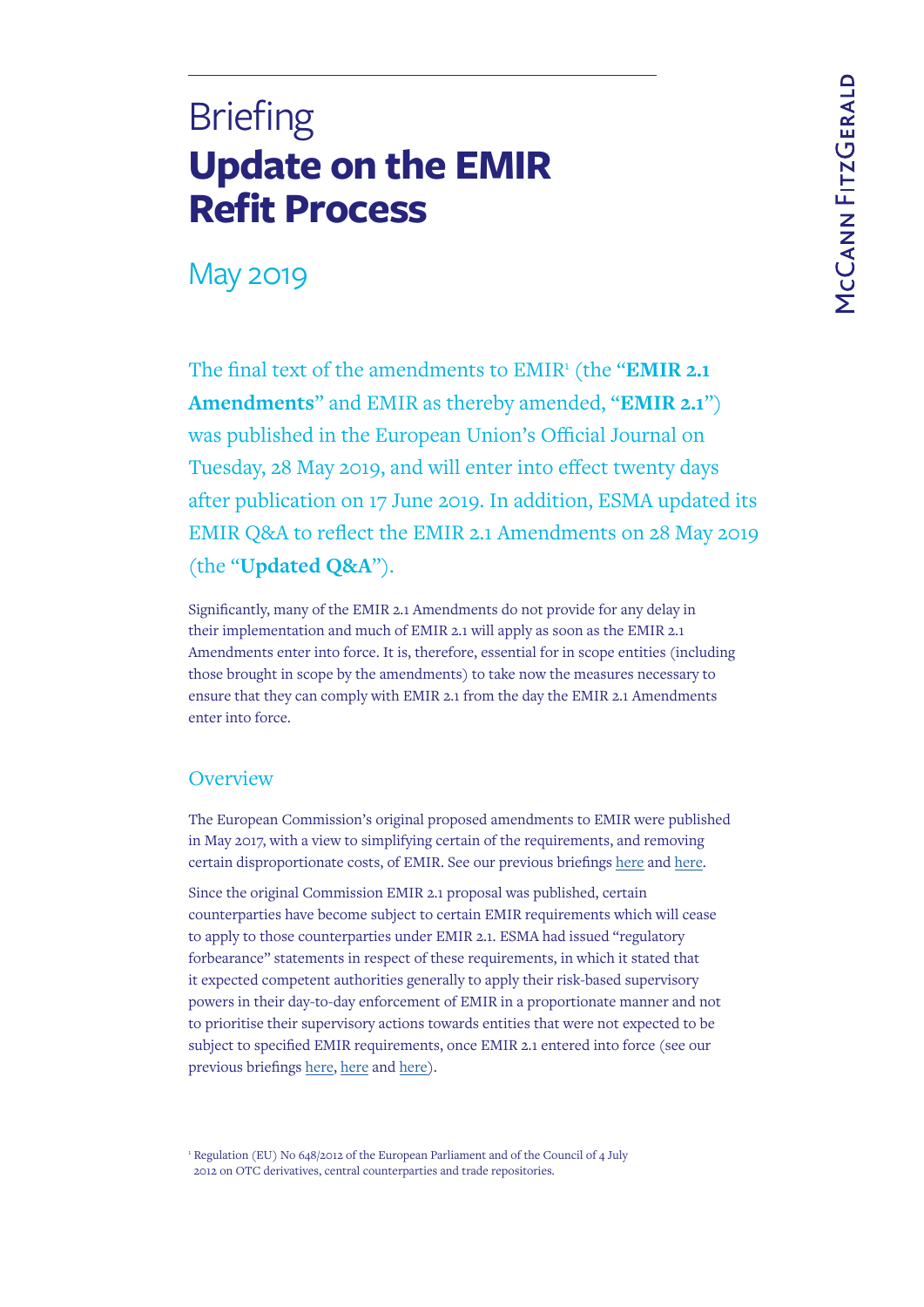# Definition of Financial Counterparty

The EMIR 2.1 Amendments expand the definition of a "financial counterparty" ("**FC**") to encompass certain additional categories of counterparties perceived to pose important systemic risk to the financial system, so that:

- every AIF established in the EU, or managed by an AIFM authorised or registered in the EU under AIFMD<sup>2</sup>, will be an FC and any AIFM established in the EU of such an AIF will also be an FC. Currently, only AIFs managed by AIFMs authorised or registered under AIFMD are FCs; and
- central securities depositaries are now encompassed as FCs.

While the existing definition of "financial counterparty" under EMIR includes UCITS and, where relevant, UCITS management companies, EMIR 2.1 introduces a new carve-out for both UCITS and AIFs which are set up exclusively for the purpose of serving one or more employee share purchase plans. It also provides for a carve out for an AIF that is a securitisation special purpose entity.

### The Clearing Requirement

EMIR 2.1 establishes a new regime for determining when FCs and non-financial counterparties ("**Non-FCs**") are subject to the clearing requirement, depending on whether or not their positions exceed the clearing thresholds<sup>3</sup>.

While the EMIR 2.1 Amendments are largely aimed at removing some of the burden of the clearing requirement, certain entities may fall into scope of the clearing requirement for the first time on EMIR 2.1's entry into force.

#### **EMIR 2.1 also:**

- requires clearing services to be provided on fair, reasonable, non-discriminatory and transparent commercial terms ("FRANDT")<sup>4</sup>, from 18 June 2021.
- requires clearing members and their clients that provide clearing services to take all reasonable steps, from 18 June 2021, to identify, prevent, manage and monitor conflicts of interest, particularly between the trading unit and clearing unit, that may adversely impact on FRANDT;

<sup>2</sup> Directive 2011/61/EU of the European Parliament and of the Council of 8 June 2011 on Alternative Investment Fund Managers. As used in this briefing, the terms "AIF" and "AIFM" have the meanings given to them in AIFMD.

<sup>3</sup> These thresholds are, in gross notional value, €1 billion for credit and equity derivatives contracts; and €3 billion for interest rate, FX, commodity and other OTC derivative contracts (Article 11 of Commission Delegated Regulation (EU) No 149/2013).

<sup>4</sup> The Commission is to specify, in delegated acts, the conditions under which such terms are considered FRANDT.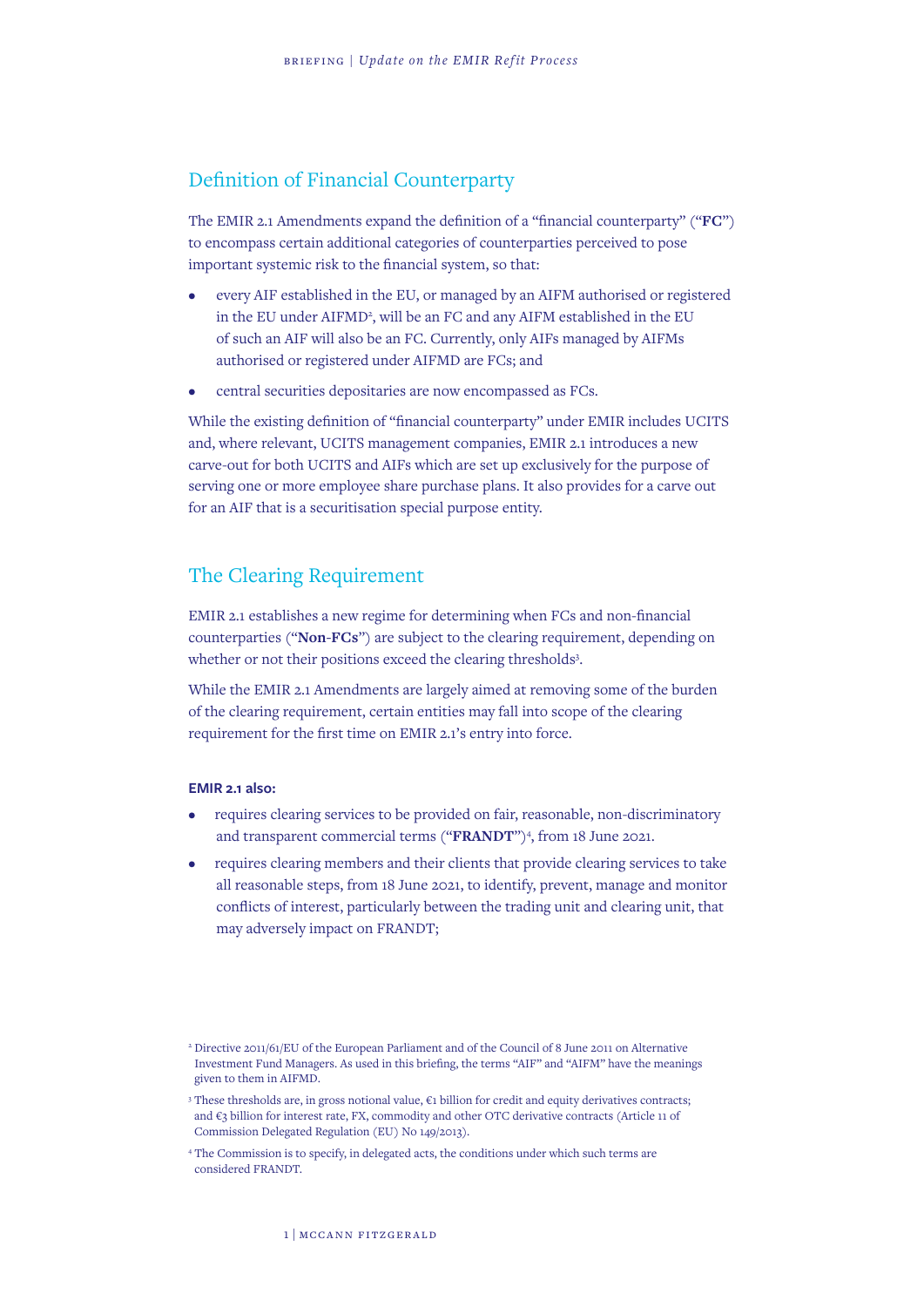• provides for the ability to temporarily suspend the clearing requirement in certain circumstances where the criteria on the basis of which specific classes of OTC derivatives have been made subject to the clearing requirement are no longer met. EMIR 2.1 also provides for the suspension of the trading obligation set out in MiFIR5 , where there has been a request to suspend the clearing requirement and there is a material change in the criteria for the trading obligation to take effect.

#### **The table below sets out the changes to scope of the clearing requirement under EMIR 2.1.**

| <b>SCOPE OF CLEARING REQUIREMENT</b>                                                                                                                                                                                                                                                                                                                                                           |                                                                                                                                                                                                                                                                                                                                                                                                                                                                                                                 |  |
|------------------------------------------------------------------------------------------------------------------------------------------------------------------------------------------------------------------------------------------------------------------------------------------------------------------------------------------------------------------------------------------------|-----------------------------------------------------------------------------------------------------------------------------------------------------------------------------------------------------------------------------------------------------------------------------------------------------------------------------------------------------------------------------------------------------------------------------------------------------------------------------------------------------------------|--|
| <b>EMIR</b>                                                                                                                                                                                                                                                                                                                                                                                    | <b>EMIR 2.1</b>                                                                                                                                                                                                                                                                                                                                                                                                                                                                                                 |  |
| An FC must clear all OTC derivatives of a class<br>that has been declared subject to the clearing<br>requirement.<br>Category 3 FCs will become subject to the<br>clearing requirement on 21 June 2019, however<br>ESMA had issued a regulatory forbearance<br>statement in this respect. See our briefing<br>here.                                                                            | An FC will only be subject to the clearing<br>requirement if it fails to calculate its positions<br>(at group level <sup>6</sup> ) or where the result of<br>the calculation exceeds any of the clearing<br>thresholds previously applicable only to<br>NFCs (an FC whose group positions do not<br>exceed any threshold being a "Small FC").<br>Unlike the position for NFCs, no carve-out for<br>hedging transactions applies to an FC when<br>calculating whether its group positions exceed<br>a threshold. |  |
| An NFC becomes subject to the clearing<br>requirement when the rolling average of its<br>notional positions in OTC derivatives and those<br>of other NFCs in its group exceed, over 30<br>working days, any of the clearing thresholds<br>set by the Commission for a relevant class of<br>derivatives.<br>An NFC need not include hedging contracts<br>when calculating whether or not it has | An NFC taking positions in OTC derivative<br>contracts may calculate, every 12 months, its<br>aggregate month-end average position for the<br>previous 12 months.<br>An NFC need not include hedging contracts<br>when calculating whether or not it has<br>exceeded the clearing thresholds.                                                                                                                                                                                                                   |  |
| exceeded the clearing thresholds.                                                                                                                                                                                                                                                                                                                                                              |                                                                                                                                                                                                                                                                                                                                                                                                                                                                                                                 |  |

<sup>5</sup> Regulation (EU) No 600/2014 of the European Parliament and of the Council of 15 May 2014 on markets in financial instruments and amending Regulation (EU) No 648/2012.

<sup>6</sup> Note that UCITS and AIFs calculate at fund level but that any UCITS management company or AIFM managing more than one UCITS or AIF, respectively, must be able to demonstrate to the relevant competent authority that calculation at fund level does not lead to a systemic underestimation of the positions of any of the funds or of its positions and a circumvention of the clearing obligation.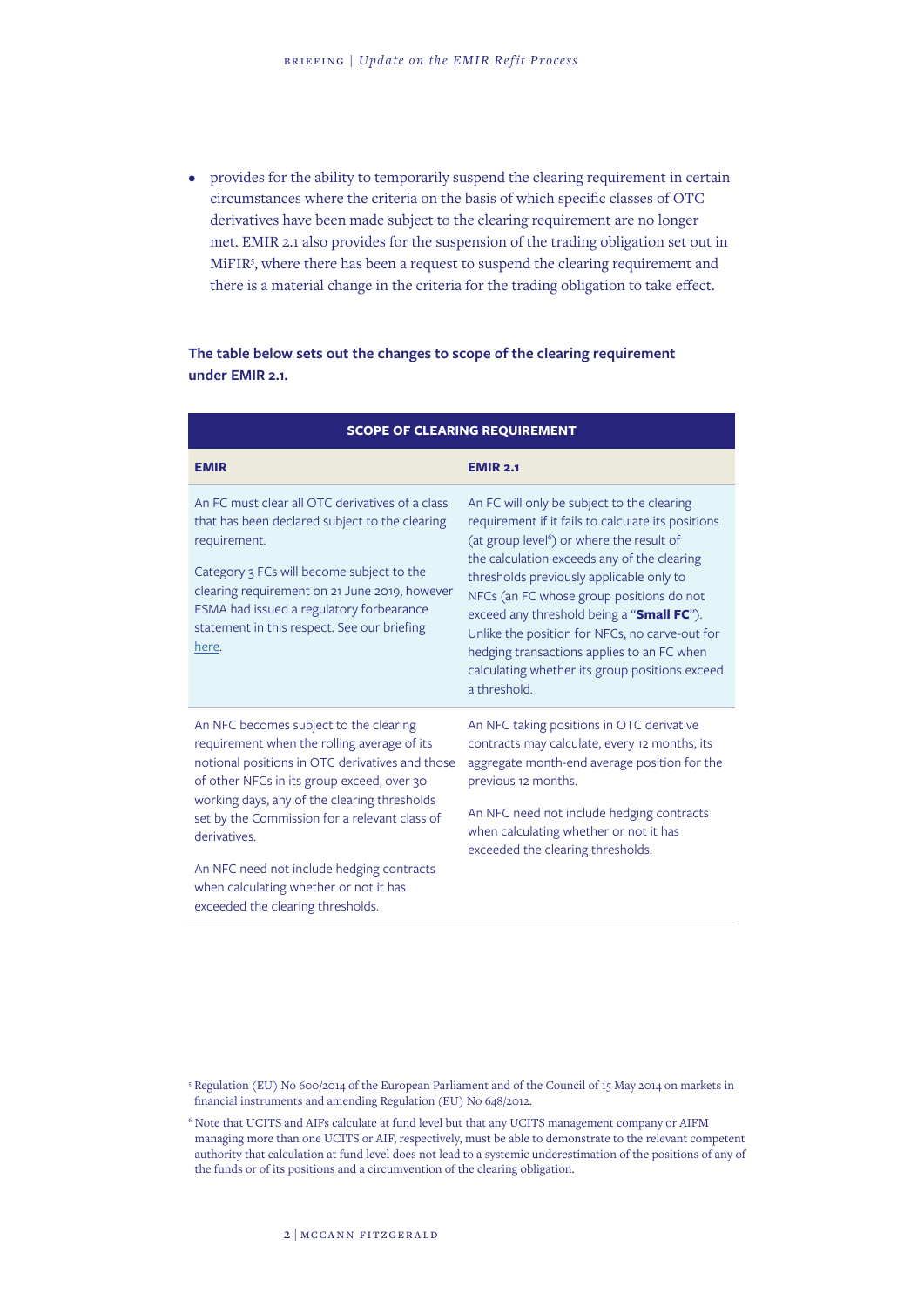Once an NFC's positions in OTC derivatives exceed any of the clearing thresholds, it must clear all OTC derivatives of each class that has been declared subject to the clearing requirement ("**NFC+**").

ESMA had issued a regulatory forbearance statement regarding the requirement to clear certain interest rate products, which came into effect on 21 December 2018. See our briefing [here.](https://www.mccannfitzgerald.com/knowledge/derivatives/taking-it-easy-emir-intragroup-transactions-and-nfcs)

Once an NFC exceeds the clearing threshold for a certain asset class, it will become subject to the clearing requirement in respect of that asset class but not in respect of the other asset classes that have been declared subject to the clearing requirement if it has not exceeded the clearing threshold for those asset classes.

An NFC that does not calculate its positions in OTC derivatives contracts is subject to the clearing threshold in respect of all asset classes that have been declared subject to the clearing requirement.

OTC derivative contracts that are objectively measurable as reducing investment risks directly relating to the financial solvency of pension scheme arrangements ("**PSAs**") were exempt from the clearing requirement until 16 August 2018. ESMA had issued a regulatory forbearance statement in this respect. See our briefing [here.](https://www.mccannfitzgerald.com/knowledge/derivatives/emir-mifir-regulatory-forbearance-for-pension-scheme-arrangements)

EMIR applies the Clearing Requirement to certain OTC derivative contracts entered into or novated before the date the Clearing Requirement takes effect, known as "frontloading".

The exemption for PSAs from the clearing requirement is extended by a further two years. The two year period can be extended up to twice, in each case by one year.

EMIR 2.1 retroactively applies the exemption to OTC derivative contracts entered into by PSAs between 17 August 2018 and 17 June 2019.

EMIR 2.1 removes the front-loading requirement.

As outlined above, an FC or NFC taking positions in OTC derivatives has the option under EMIR 2.1 to calculate every 12 months whether it is subject to the clearing requirement on the basis of its aggregate month-end average position (at group level) for the previous 12 months.

An FC or NFC that chooses not to conduct that calculation, or the calculation for which confirms that it exceeds a clearing threshold, must immediately notify ESMA and its national competent authority ("**NCA**") of that fact and has four months from making that notification to establish the required clearing arrangements. It will become subject to the clearing requirement for all OTC derivative contracts subject to the clearing requirement (which in the case of an NFC whose calculations confirm that it exceeds one or more, but not all, clearing thresholds, comprises only those in the categories the threshold for which was exceeded) that are entered into, or novated, from expiry of that four month period.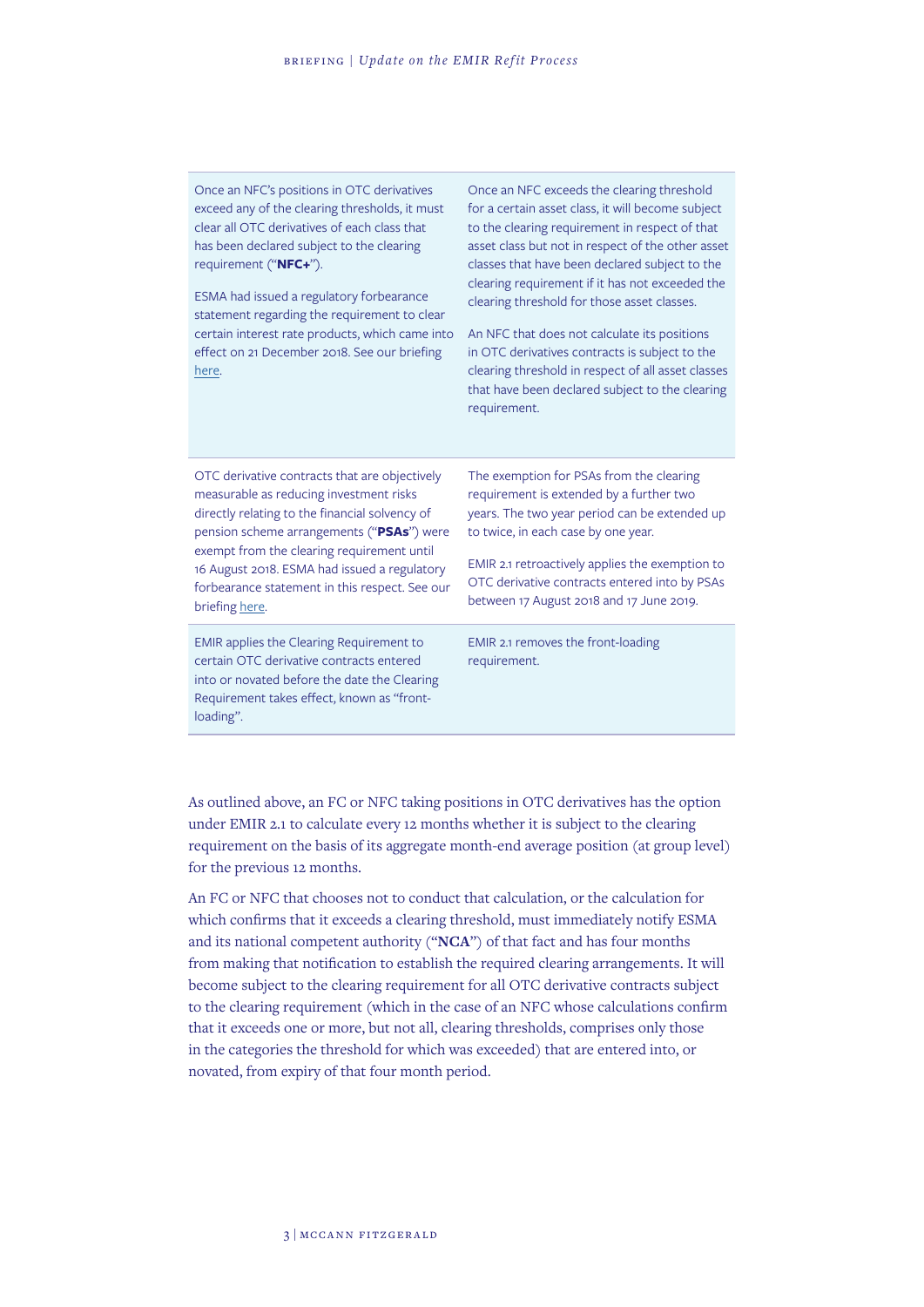In a Statement issued on 28 March 2019 (the "**Statement**"), ESMA reminded FCs and NFCs that they must be able to carry out the relevant calculations and/or comply with their notification requirements from the day EMIR 2.1 enters into force. This means that they must collect all the necessary data and information for the calculation in advance and be prepared to make any required notification on that day. This requirement is re-emphasised in the Updated Q&A.

This poses significant challenges for FCs and NFCs not already subject to the clearing requirement, particularly as the calculation methodologies under EMIR and EMIR 2.1 differ (so that the approach taken to determining that an FC was a Category 3 FC, or an NFC was not an NFC+, cannot be applied for this purpose).

It is also unclear why FCs and NFC+s that are subject to the clearing requirement prior to entry into force of EMIR 2.1 should be required to notify ESMA and its NCA of the fact that it has not performed the calculation on the date that EMIR 2.1 enters into force, as suggested in the Statement and confirmed in the Updated Q&A. EMIR 2.1 clearly envisages that such an entity remains subject to the clearing requirement until it demonstrates to its NCA that it is below the clearing threshold, determined in accordance with EMIR 2.17 .

#### Risk Mitigation

Article 11(15) of EMIR 2.1 introduces an amendment requiring the European Supervisory Authorities (the "**ESAs**") to develop draft regulatory technical standards ("**RTS**") on risk management procedures relating to the exchange of collateral, specify supervisory procedures to ensure initial and ongoing validation of these procedures and providing that the European Commission may then adopt these RTS. Recital (20) of EMIR 2.1 notes that such validation is required given the complexity of "risk management procedures …. which involve the use of internal models" and that competent authorities should validate "those risk management procedures or any significant changes to those procedures, before they are applied". This suggests that the prior validation might be limited to procedures relating to internal models although that suggestion is not reflected in Article 11(15).

Plainly, the impact of this amendment would be significantly reduced if supervisory validation was limited to internal models, provided that any applicable internal model governance would not apply with respect to the ISDA Standard Initial Margin Model (ISDA SIMM). ISDA has established a governance and testing regime to validate and back-test ISDA SIMM assumptions, which is shared with global regulators on an annual basis, with data on ISDA SIMM shared with regulators every three months. Given this, the imposition of additional governance requirements with respect to ISDA SIMM on individual in scope counterparties would be a disproportionate burden

7 See Article 4a(2a) and 10(3) of EMIR 2.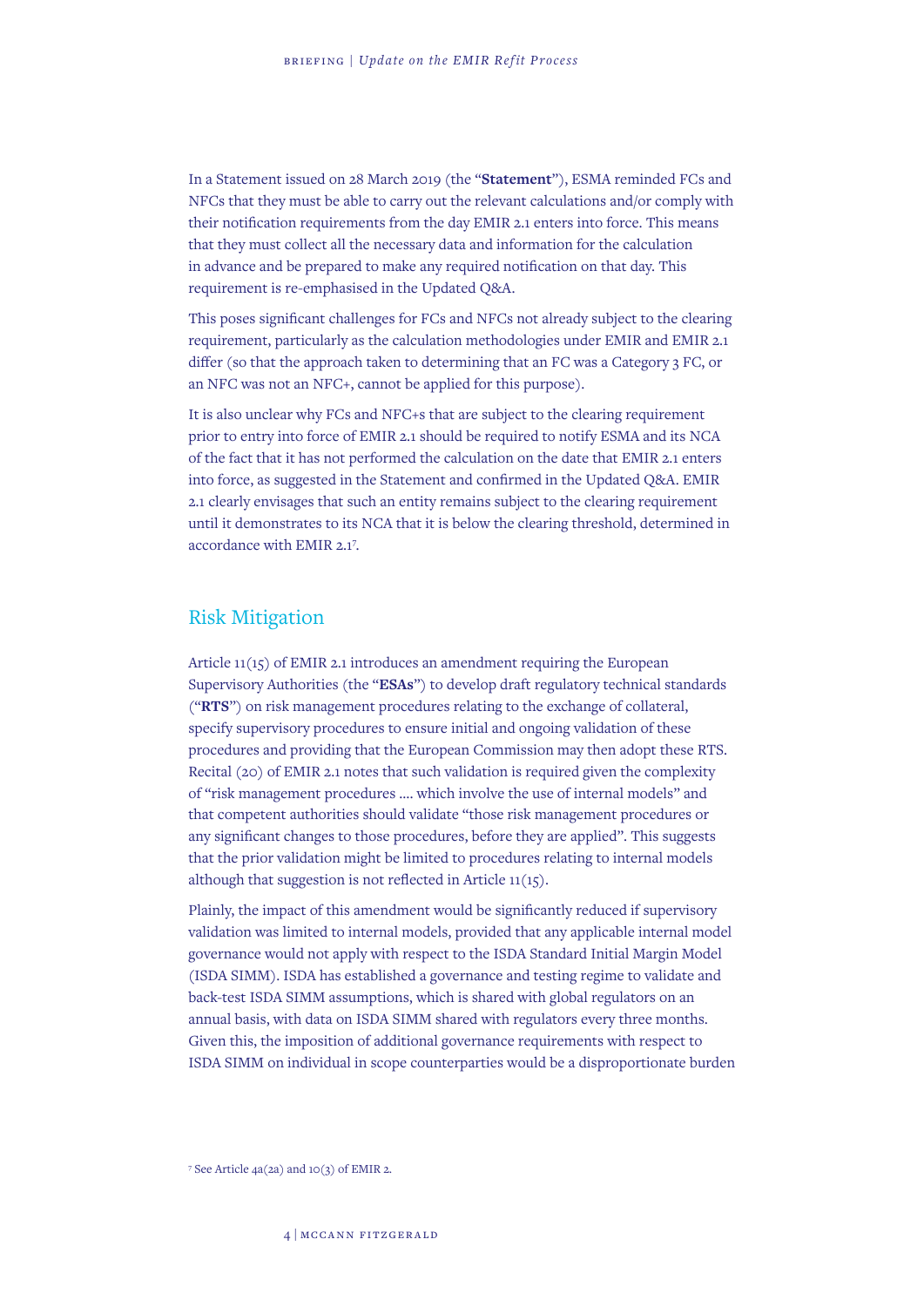and cost for those counterparties. It is anticipated that it will be some months before the draft RTS are available.

As the process and time frame for validation may have a significant impact on speed to market, the ESAs' draft RTS – particularly with regard to categories of in scope counterparties whose procedures would not otherwise be in scope for review by the relevant competent authority - are awaited with interest.

Recital (21) of EMIR 2.1 acknowledges that it is necessary to restrict the mandatory exchange of variation margin on physically settled FX forwards and physically settled FX swaps to transactions between the "most systemic counterparties", citing the need for international convergence and for NFCs and Small FCs to reduce the risks associated with their currency risk exposures. Counterparties are currently relying on regulatory forbearance regarding the application of EMIR's variation margin requirement to physically settled FX forwards, as amendments proposed in December 2017 to the Margin RTS<sup>8</sup> to take them out of scope of that requirement have not entered into force (see our previous briefing [here](https://www.mccannfitzgerald.com/knowledge/asset-management-and-investment-funds/variation-margin-exchange-for-physically-settled-ffx-forwards-last-minute)). This recital paves the way for a formalised disapplication of the variation margin requirement to physically settled FX forwards under EMIR 2.1, and the expansion of that disapplication to physically settled FX swaps (which are not generally subject to margining under other jurisdictions' margining requirements) as well as, potentially, to other classes of derivatives<sup>9</sup>.

## EMIR Reporting

EMIR 2.1 clarifies who is responsible for reporting in specific circumstances and eliminates the reporting requirement for certain intragroup and historic transactions. The provisions setting out responsibility for reporting will apply from 18 June 2020.

| EMIR                                                                                                                                                                                                                 |                                                                                                                                                                                                                                                                                                                                                                                                                                                                                                                                                |
|----------------------------------------------------------------------------------------------------------------------------------------------------------------------------------------------------------------------|------------------------------------------------------------------------------------------------------------------------------------------------------------------------------------------------------------------------------------------------------------------------------------------------------------------------------------------------------------------------------------------------------------------------------------------------------------------------------------------------------------------------------------------------|
| <b>EMIR</b>                                                                                                                                                                                                          | <b>EMIR 2.1</b>                                                                                                                                                                                                                                                                                                                                                                                                                                                                                                                                |
| Counterparties and Central Counterparties<br>("CCPs") must report to a trade repository<br>the details of any derivative contract they<br>have concluded and of any modification or<br>termination of that contract. | An FC is responsible for reporting any OTC<br>transaction between an FC and an NFC that is<br>not subject to the clearing requirement<br>("NFC-") on behalf of both counterparties.<br>The NFC- must provide the FC with details<br>relating to the OTC derivatives contract<br>concluded between them which the FC cannot<br>be reasonably expected to possess. Any NFC-<br>that has already invested in a reporting system<br>may elect, by notice to its FC counterparty, to<br>report its OTC derivatives to a trade repository<br>itself. |

8 Commission Delegated Regulation (EU) 2016/2251 of 4 October 2016.

<sup>9</sup> Recital (16a) also states that "International convergence should also be ensured with regard to riskmanagement procedures for other classes of derivatives.".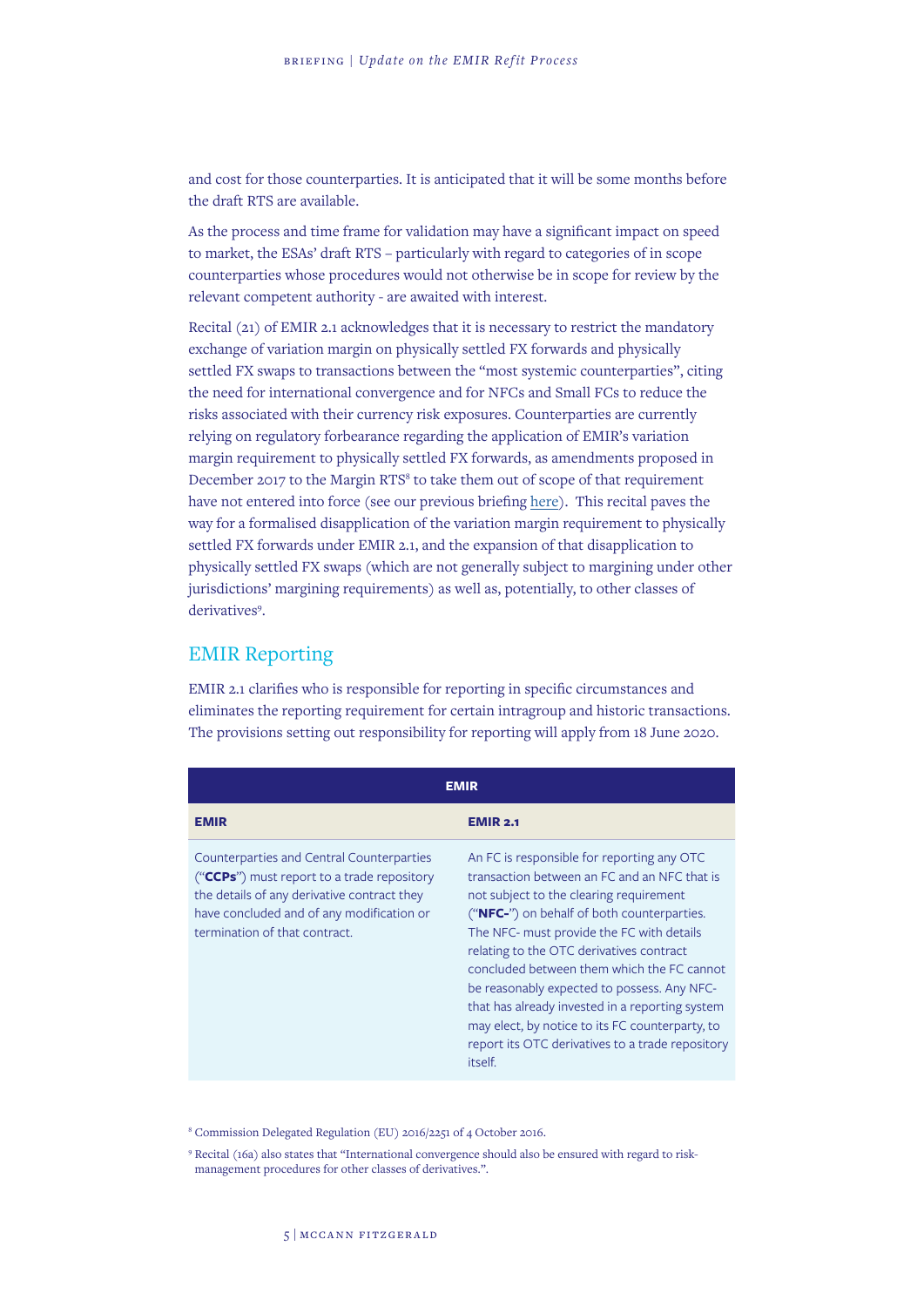An NFC- that concludes an OTC derivative contract with an entity established in a third country that would be an FC if established in the EU is not required to report the transaction to a trade repository where the third country entity has reported such information pursuant to the regime applicable to it and that regime has been deemed equivalent to that set out in EMIR. This is unlikely to be of significant relevance as no such regimes have yet been deemed equivalent.

Intragroup transactions within the meaning of Article 3 of EMIR, will no longer have to be reported where at least one of the two counterparties is an NFC (or would qualify as an NFC if established in the EU), both counterparties are subject to consolidation on a full basis and centralised risk management and the parent undertaking is not an FC. Counterparties must notify their intention to apply this exemption to their national competent authorities and the exemption will apply unless the notified competent authorities, within three months of the date of notification, do not agree that the conditions are fulfilled.

In the case of a UCITS or AIF, the UCITS Management Company and AIFM, respectively, shall be responsible and legally liable for reporting on behalf of that UCITS or AIF, as applicable and for the correctness of the details reported.

The reporting requirement applies to derivative contracts which were entered into before 12 February 2014 and were not outstanding on that date (historic transactions). The reporting requirement applies to such historic transactions since 12 February 2019. ESMA had issued a regulatory forbearance statement regarding such transactions. See our briefing [here.](https://www.mccannfitzgerald.com/knowledge/derivatives/welcome-reprieve-in-respect-of-emir-mifir-obligations)

Counterparties are no longer required to report their derivative contracts which were entered into before 12 February 2014 and were not outstanding on that date.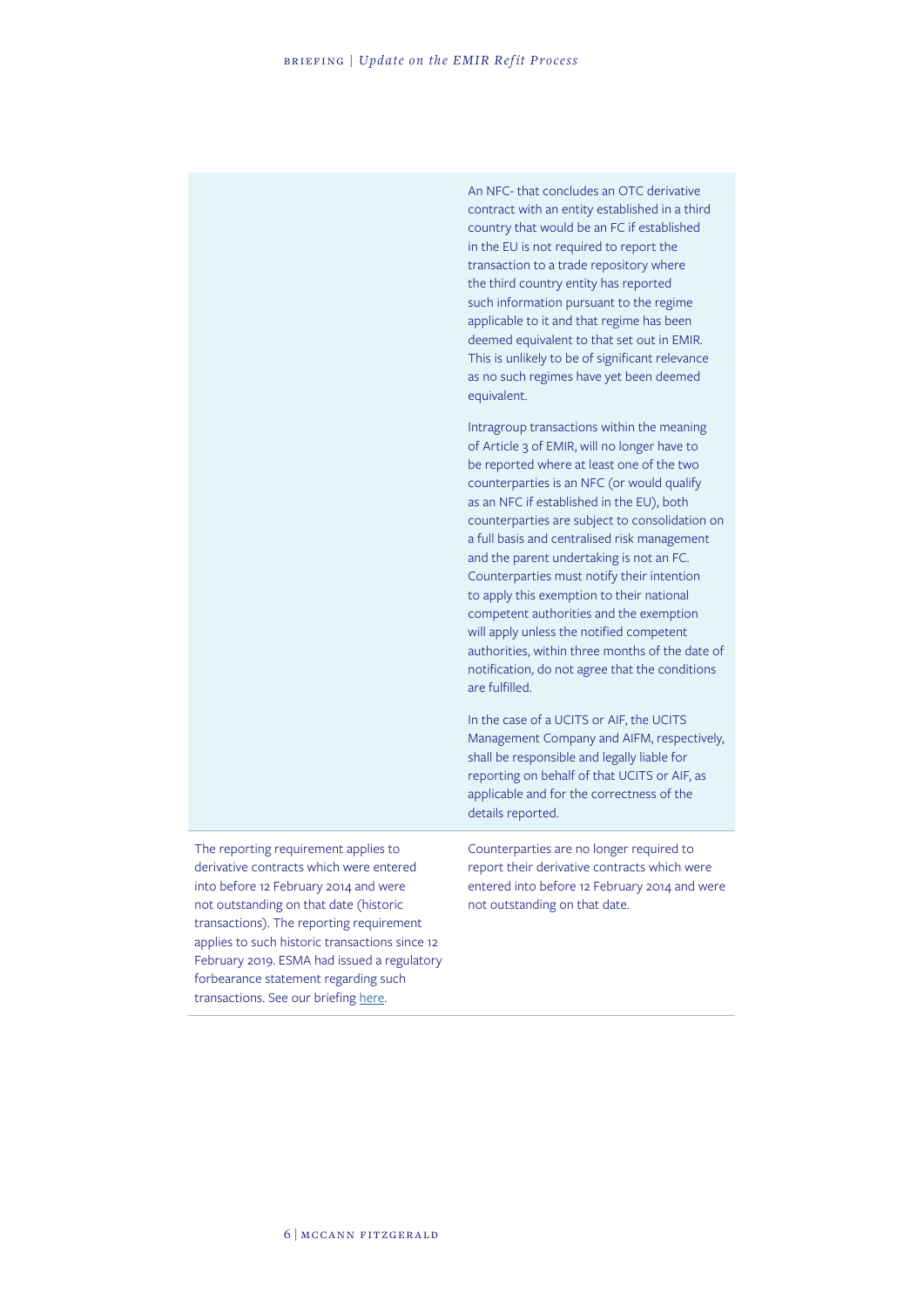#### **CCPs**

With effect from 17 December 2019, CCPs must provide their clearing members with tools to stimulate their initial margin requirements and with a detailed overview of the initial margin models they use. The results generated by a CCP's simulation tool will not be binding on the CCP.

EMIR 2.1 expressly provides, with effect from 17 December 2019, that Member States' national insolvency laws shall not prevent a CCP from complying with certain EMIR requirements (which requirements remain unchanged in EMIR 2.1) relating to the management of a defaulting clearing member's clients' assets and positions.

#### **Contacts**

For further information on this, or related topics please contact the authors



**Judith Lawless** *Partner* +353 1 607 1256 [judith.lawless@](mailto:judith.lawless%40%0Amccannfitzgerald.com?subject=) [mccannfitzgerald.com](mailto:judith.lawless%40%0Amccannfitzgerald.com?subject=)



**Fergus Gillen** *Partner Group Leader* +353 1 611 9146 [fergus.gillen@](mailto:fergus.gillen%40mccannfitzgerald.com?subject=) [mccannfitzgerald.com](mailto:fergus.gillen%40mccannfitzgerald.com?subject=)



**Mark White** *Partner* +353 1 607 1328 [mark.white@](mailto:mark.white%40%20mccannfitzgerald.com%20?subject=) [mccannfitzgerald.com](mailto:mark.white%40%20mccannfitzgerald.com%20?subject=) 



**Adrian Farrell** *Partner* +353 1 607 1312 [adrian.farrell@](mailto:adrian.farrell%40%20mccannfitzgerald.com?subject=) [mccannfitzgerald.com](mailto:adrian.farrell%40%20mccannfitzgerald.com?subject=)



**Iain Ferguson** *Partner* +353 1 607 1414 [iain.ferguson@](mailto:iain.ferguson%40mccannfitzgerald.com?subject=) [mccannfitzgerald.com](mailto:iain.ferguson%40mccannfitzgerald.com?subject=)



**Imelda Higgins** *Senior Associate* +353 1 611 9172 [imelda.higgins@](mailto:imelda.higgins%40mccannfitzgerald.com?subject=) [mccannfitzgerald.com](mailto:imelda.higgins%40mccannfitzgerald.com?subject=)

Alternatively, your usual contact in McCann FitzGerald will be happy to help you further.